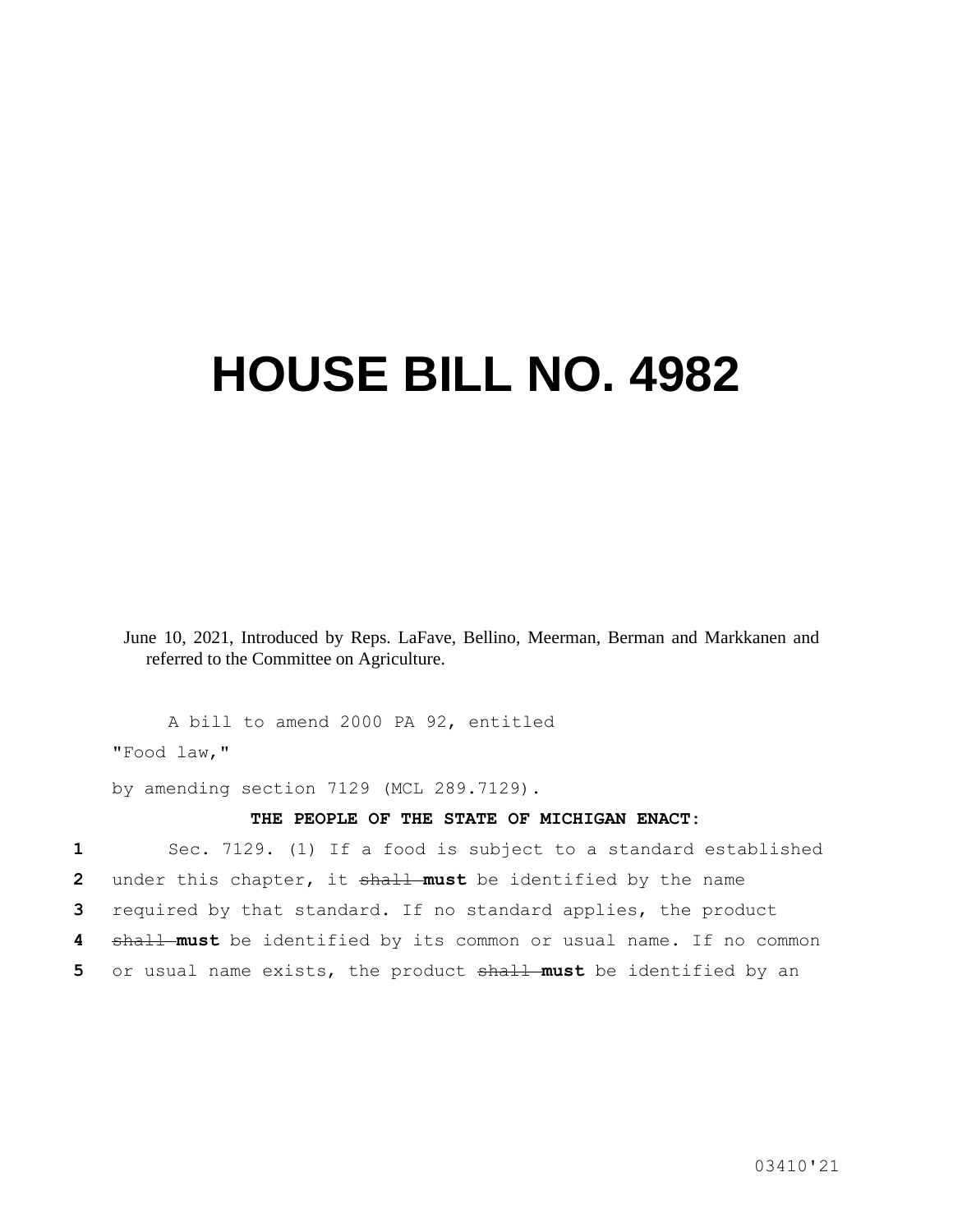appropriately descriptive name that is not misleading and that accurately identifies or describes, in as simple and direct terms as possible, the basic nature of the food and its characterizing ingredients or properties. A product manufactured or sold under the 5 provisions of this act <del>, which that</del> is sold in closed or sealed packages shall **must** bear a complete label. The label shall **must**  bear the **all of the following:**

**8 (a) The** true name of the product as defined in this act.  $\tau$  and **(b) An** ingredient statement if the product contains more than 10 1 ingredient.  $\frac{1}{10}$ 

**11 (c)** The net weight of the product.  $\frac{1}{10}$  and the

**(d) The** name and address of the manufacturer.

 (2) Products **A product** sold from **a** bulk retail displays shall **display must** bear a sign or placard containing the true and approved name of the product. If the product contains more than 1 ingredient, an ingredient statement shall **must** be placarded, posted, or otherwise available for the customer in written form.

 (3) Meat products **A meat product** using antioxidants shall **must**  19 indicate on the its label, or in the absence of a label an adjacent placard, their **the** presence **of the antioxidants in the meat product**  and **their** purpose.

 (4) Meat products **A meat product** containing monosodium glutamate, hydrolyzed vegetable protein, or any other source of monosodium glutamate shall **must** indicate on the **its** label**,** or, **or**  in the absence of a **label, label** an adjacent placard, in its presence.**the presence of those substances in the meat product.** (5) The meat ingredients in a meat product that specifies 1 type of meat in its name, such as **including, but not limited to,**  ham loaf, pork loaf, veal patties, or turkey sausage, shall **must** be